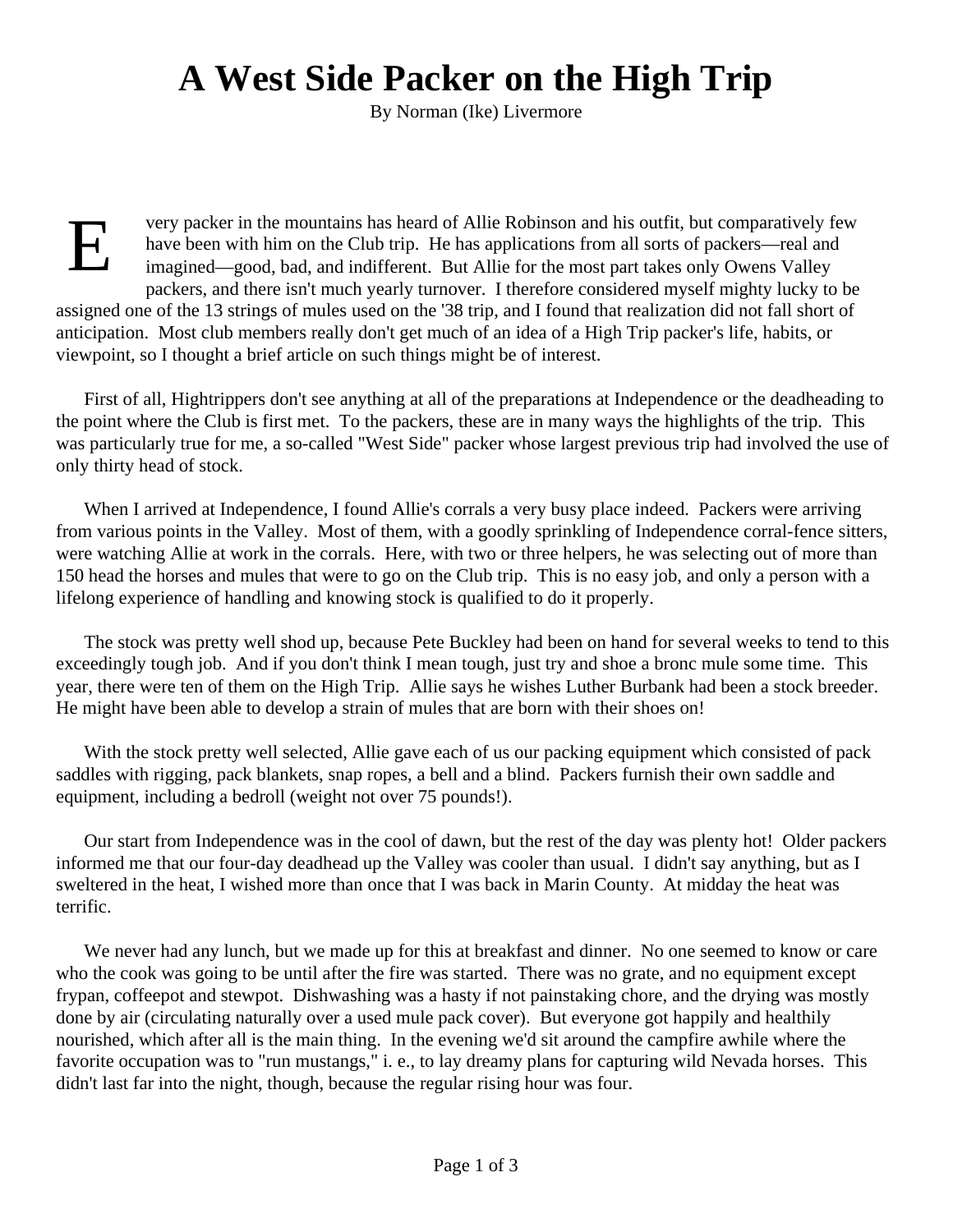The packers always look forward with keen anticipation to meeting the Club, and this year was no exception. After our first mingling with the crowds at Agnew Meadow, many were the quips and comments about the various Club members, freshmen and regular.

Hightrippers' opinions of packers seem to range all the way from disdain through indifference up to admiration. Packers, on the other hand, have a rather uniform and understandable if not quite fair opinion of the Club members whose fine love of the Sierra makes the High Trip possible. It might be described as a feeling of good natured sympathy which is perhaps best expressed by the term "footburner." Packers, born and raised with stock, never have been able to see how people could derive pleasure from hiking. Without analyzing their opinion much, they feel genuinely sorry for what they regard as misguided souls burning their feet up. And when it comes to rock climbing, of course, a packer definitely loses all sympathy and comprehension. The whole subject is completely beyond him, and its devotees are living examples of life's endless mystery.

The first two weeks of this High Trip were unique for packers because we had literally to live by ourselves, at camps as much as several miles distant from the main Club camp. Francis Farquhar tells the famous story of the George Eastman pack trip where the packers were not allowed to eat with or near the packtrippers. As a result, they set up their own camp, pretended they had lost their stock, and proceeded to play poker for a week. We weren't that bad, but we did have our own camp and had a lot of fun doing it. We were glad at the end of the first two weeks to mingle with our "footburning" friends at meals and campfires, but we had a pretty good time by ourselves those first two weeks. Here is our grub list, made out by Allie; how does it sound to you? I can assure you it is just the fare that packers thrive on:

Grub List—16 Men—10 Days

| 1 hind quarter beef               | 1 case eggs                   |
|-----------------------------------|-------------------------------|
| 10 Ibs. cand. Butter              | 25 Ibs. dry beans, pink       |
| 1 sack potatoes                   | 10 cents garlic               |
| 12 large cans corn                | 5 Ibs. dry peaches            |
| 12 large cans pork & beans        | 5 Ibs. dry apricots           |
| 6 1-lb. cans coffee               | 12 large spaghetti            |
| 24 cans milk                      | 1 shaker salt                 |
| 2 rolls of jack cheese            | 5 Ibs. Crisco                 |
| 12 large cans tomatoes            | 10 Ibs. rice                  |
| 2 hams                            | 5 large cans sauerkraut       |
| 2 beacons                         | 5 large cans hominy           |
| 12 No. 10 cans peaches $\&$ pears | 1 large can Tea Garden syrup  |
| 25 lb. sack flour                 | 1 pkg. tea bags, black        |
| 2 med. size cans baking powder    | 5 pkg. Beeman's gum           |
| 50 cents onions, dry              | 10 Ibs. Christmas candy, hard |
| 1 pkg. Arm & Hammer soda          |                               |

And as for campfires, it would take a book to recount all the tall tales told there, but here are a few that apply particularly to High Trip packing.

One-eye Fox: A nighthawk of this name was a good hand, but he didn't like to get up in the morning. Often he would unroll his bedding in a conspicuous place in mid-afternoon, only to remove it to some remote spot